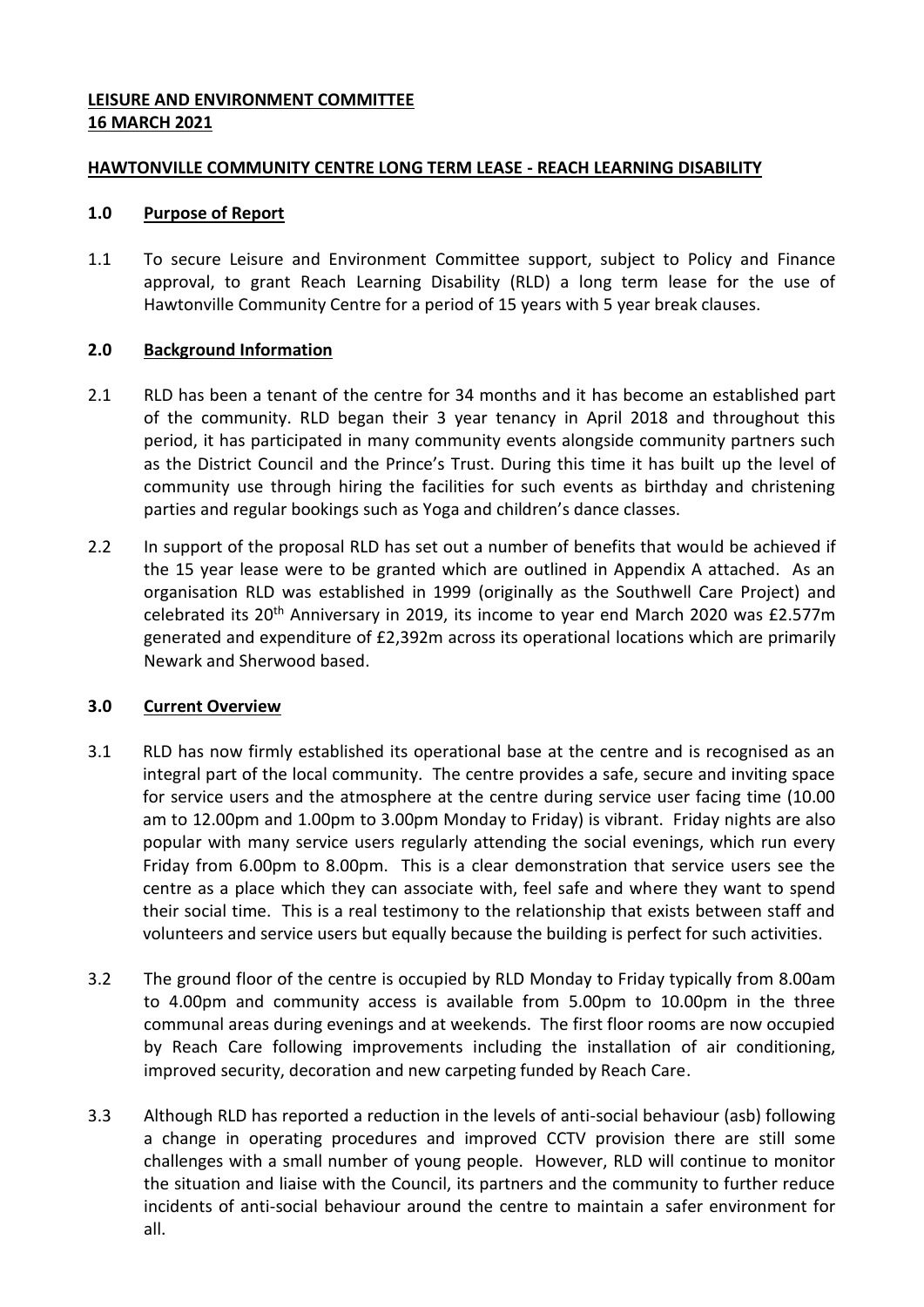- 3.4 The decision of the Council to enter into a short term (3 year) tenancy agreement with RLD served three purposes. In the first instance the tenancy provided RLD an improved base to run its services from which was fit for purpose, secondly it made better use of a community resource that was in need of a responsible and community focussed tenant and thirdly it presented an opportunity for both RLD and the Council to establish whether the use of the centre could work for both parties in the longer term.
- 3.5 Clearly the impact of RLD in the local community and the benefits to the Council of having a reliable tenant have proved to be very successful and accordingly RLD are now keen to secure a longer term relationship with the Council through a 15 year lease. Furthermore, if a 15 year lease is granted, RLD, as a registered charity, will be in a far stronger position to secure external grant funding to invest in and improve the facilities at the centre which will benefit service uses and community groups alike.
- 3.6 In addition, the impact on Council staffing resources has reduced significantly through the tenancy relationship and the centre now operates smoothly and efficiently with little oversight or operational input from officers which has freed up capacity. Since RLD became the tenant annual costs to the Council have reduced as per the table below which highlights the utility costs and minor repairs prior to the tenancy commencing.

| NSDC Costs at Hawtonville CC 2016/17 & 2017/18 |         |          |  |
|------------------------------------------------|---------|----------|--|
|                                                |         |          |  |
|                                                | 2016/17 | 2017/18  |  |
| <b>Minor Repairs</b>                           | 414.95  | 3233.84  |  |
| Electricity                                    | 2179.22 | 3012.15  |  |
| Gas                                            | 3110.28 | 4710.83  |  |
| Sewerage/Water                                 | 688.29  | 466.62   |  |
|                                                |         |          |  |
| <b>Total</b>                                   | 6392.74 | 11423.44 |  |

### **4.0 Proposals**

4.1 That a non-commercial long term lease be granted to RLD for a period of 15 years with effect from 1<sup>st</sup> April 2021 with associated 5 year break clauses that are deemed acceptable and appropriate to both parties, subject to member approval.

### **5.0 Equalities Implications**

5.1 This report seeks to extend an existing relationship and has no anticipated negative equalities impact in respect of the various protected characteristic groups. RLD is a quality assured and highly respected organisation that delivers services to adults with learning disabilities. As part of its existing agreement it also offers community access during evenings and at weekends to the wider community and it is anticipated that a new extended lease will further enhance this current arrangement.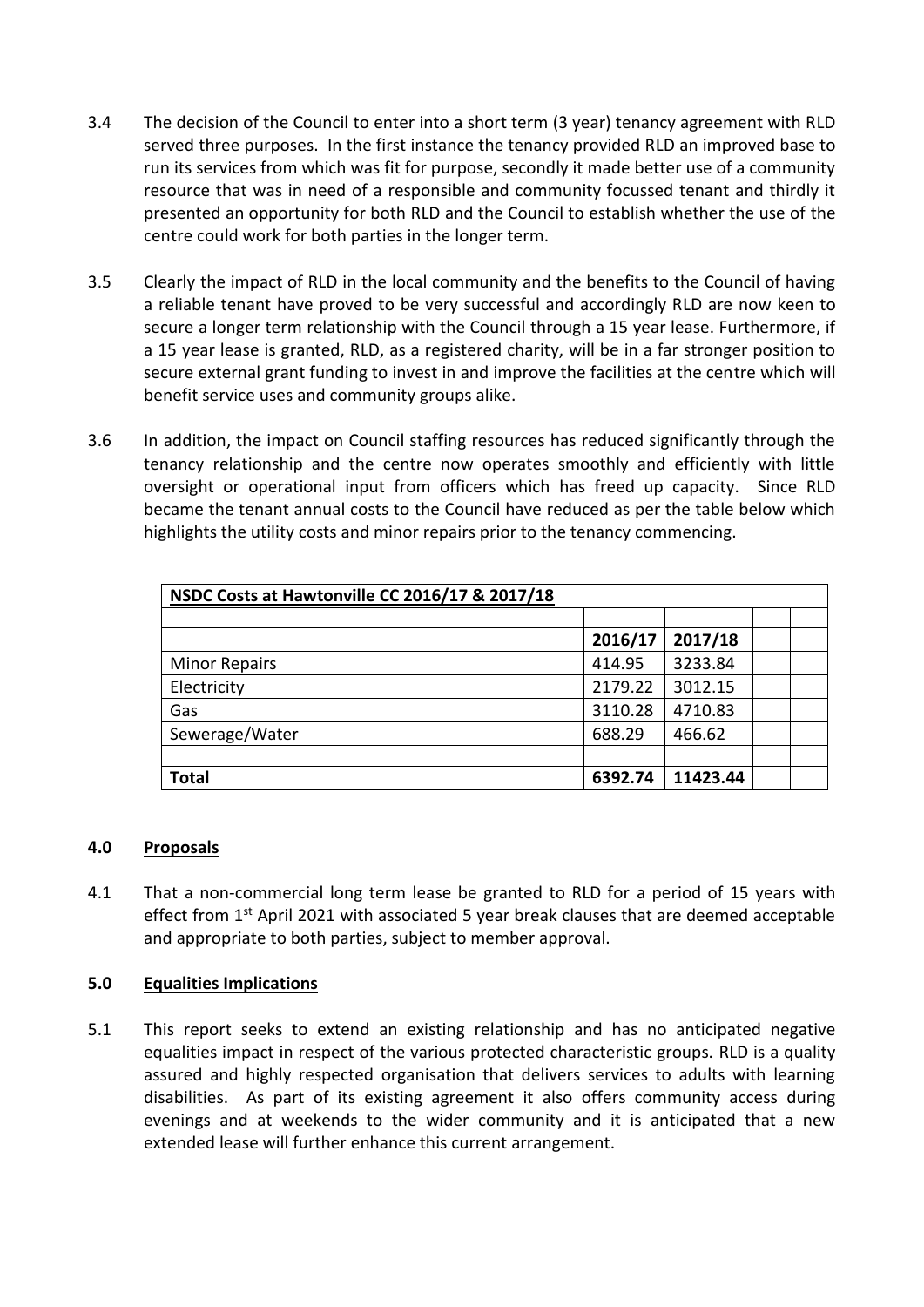## **6.0 Digital Implications**

6.1 There are no significant digital implications in respect of this proposal. Where appropriate RLD will work closely with the Council to develop specific digital solutions as deemed necessary to ensure that systems and processes for sharing relevant data are in accordance with the Council's Digital Agenda and Local Digital Declaration.

## **7.0 Financial Implications FIN20-21/2719**

- 7.1 The agreement passports all day to day running costs of the Centre on to RLD, but also allows them to generate the income made by the centre. The impact of this on the budget is zero in terms of the forfeited income against the reduced expenditure. The Council retains liability for the major repairs and renewals for which it currently has budget provision within its Medium Term Financial Plan. The current Repairs and Renewals Fund balance for the centre is £31K and there is annual provision each year through the revenue budget to maintain healthy balances for future schemes.
- 7.2 There is, within the current agreement, a clause relating to a split of the surplus income generated in respect of the community use element of the centre and this arrangement will continue throughout the new lease with surplus income split equally between the Council and RLD.

## **8.0 Community Plan – Alignment to Objectives**

8.1 The proposal would make a significant contribution to the Council's Community Plan objectives primarily the 'Create vibrant and self-sufficient local communities where residents look out for each other and actively contribute to the local area' and 'Improve the health and wellbeing of the local residents'.

### **9.0 RECOMMENDATIONS that:**

- **(a) Leisure and Environment Committee recommend to Policy and Finance Committee that Reach Learning Disability be granted a 15 year lease of Hawtonville Community Centre with 5 year break clauses;**
- **(b) the Director of Housing, Health and Wellbeing, be given delegated approval to agree the terms of the lease including community access and use of the centre as is currently the situation, and;**
- **(c) Officer colleagues work with Reach Learning Disability to explore opportunities to secure capital investment in the asset for the benefit of all.**

### **Reason for Recommendations**

**To ensure that the terms and conditions of the lease are appropriate and that the Council's asset is held in good order and continues to deliver positive community outcomes in accordance with the Council's Community Plan 2020 - 2023.** 

### Background Papers